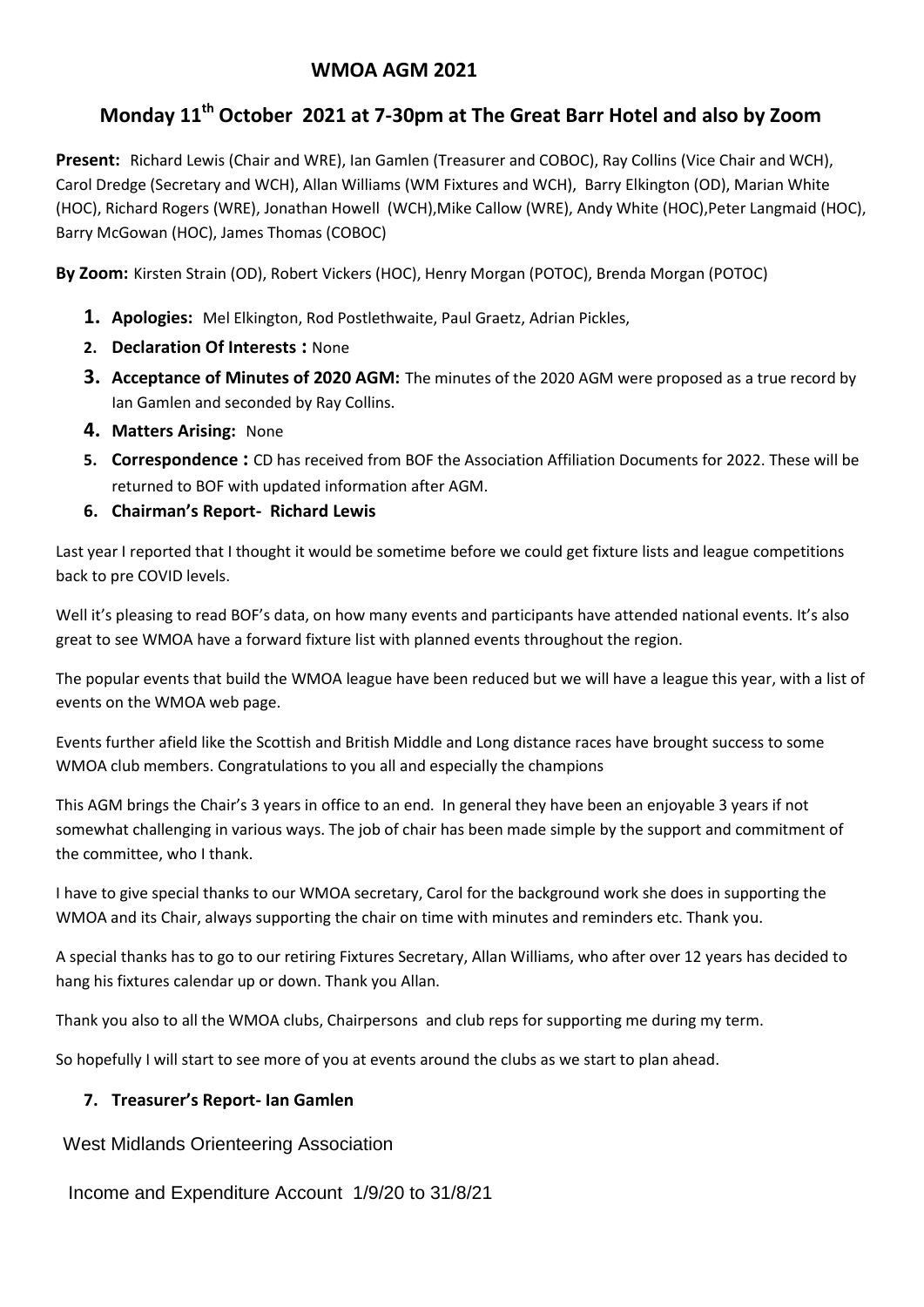| Income                                                    | Actual           | Actual       |             |
|-----------------------------------------------------------|------------------|--------------|-------------|
| <b>General Levy</b><br><b>SINS</b>                        | 276.00<br>231.00 |              |             |
|                                                           | 507.00           | 507.00       |             |
|                                                           |                  | 0.00         |             |
|                                                           |                  | 0.00         |             |
| <b>External Support</b>                                   |                  | 0.00<br>0.00 |             |
| Sundry                                                    |                  | 0.00         |             |
| <b>Bank Account Interest</b>                              |                  | 0.00         |             |
| <b>Total Income</b>                                       |                  | 507.00       |             |
| Expenditure                                               |                  |              |             |
| West Midlander                                            | 0.00             |              |             |
| Junior Squad Subsidy                                      | 1,000.00         |              |             |
| Donations                                                 | 0.00             |              |             |
| <b>Officer Expenses</b><br>Committee meeting expenses inc | 0.00             |              |             |
| AGM                                                       | 57.56            |              |             |
| <b>English Orienteering Council</b>                       | 378.00           |              |             |
| Courses                                                   | 0.00             |              |             |
| Sundry                                                    | 0.00             |              |             |
| <b>WM Website</b><br>JK Surplus passed onto clubs + OF    | 153.00<br>0.00   |              |             |
| <b>Total Expenditure</b>                                  | 1,588.56         | 1,588.56     |             |
|                                                           |                  |              |             |
| Surplus/(Deficit)                                         |                  | $-1,081.56$  |             |
| <b>WM Junior Squad</b>                                    |                  |              |             |
| Income                                                    |                  | 1,259.03     |             |
| Expenditure                                               |                  | 754.28       |             |
| Surplus/(Deficit)                                         |                  | 504.75       |             |
| <b>TOTAL FUNDS</b>                                        |                  |              |             |
|                                                           | Total            | <b>WMOA</b>  | <b>WMJS</b> |
| <b>WMOA Treasurer Account</b>                             | 8,727.86         | 8,727.86     |             |
| <b>WMJS Account</b>                                       | 3,402.27         |              | 3,402.27    |
| Opening b/f                                               | 12,130.13        | 8,727.86     | 3,402.27    |
| Surplus/(Deficit) for 2020/2021                           | $-576.81$        | $-1,081.56$  | 504.75      |
| closing c/f                                               | 11,553.32        | 7,646.30     | 3,907.02    |
| Represented by:                                           |                  |              |             |
| <b>WMOA Treasurer Account</b>                             | 7,646.30         | 7,646.30     |             |
| <b>WMJS Account</b>                                       | 3,907.02         |              | 3,907.02    |
|                                                           |                  |              |             |
| Total                                                     | 11,553.32        | 7,646.30     | 3,907.02    |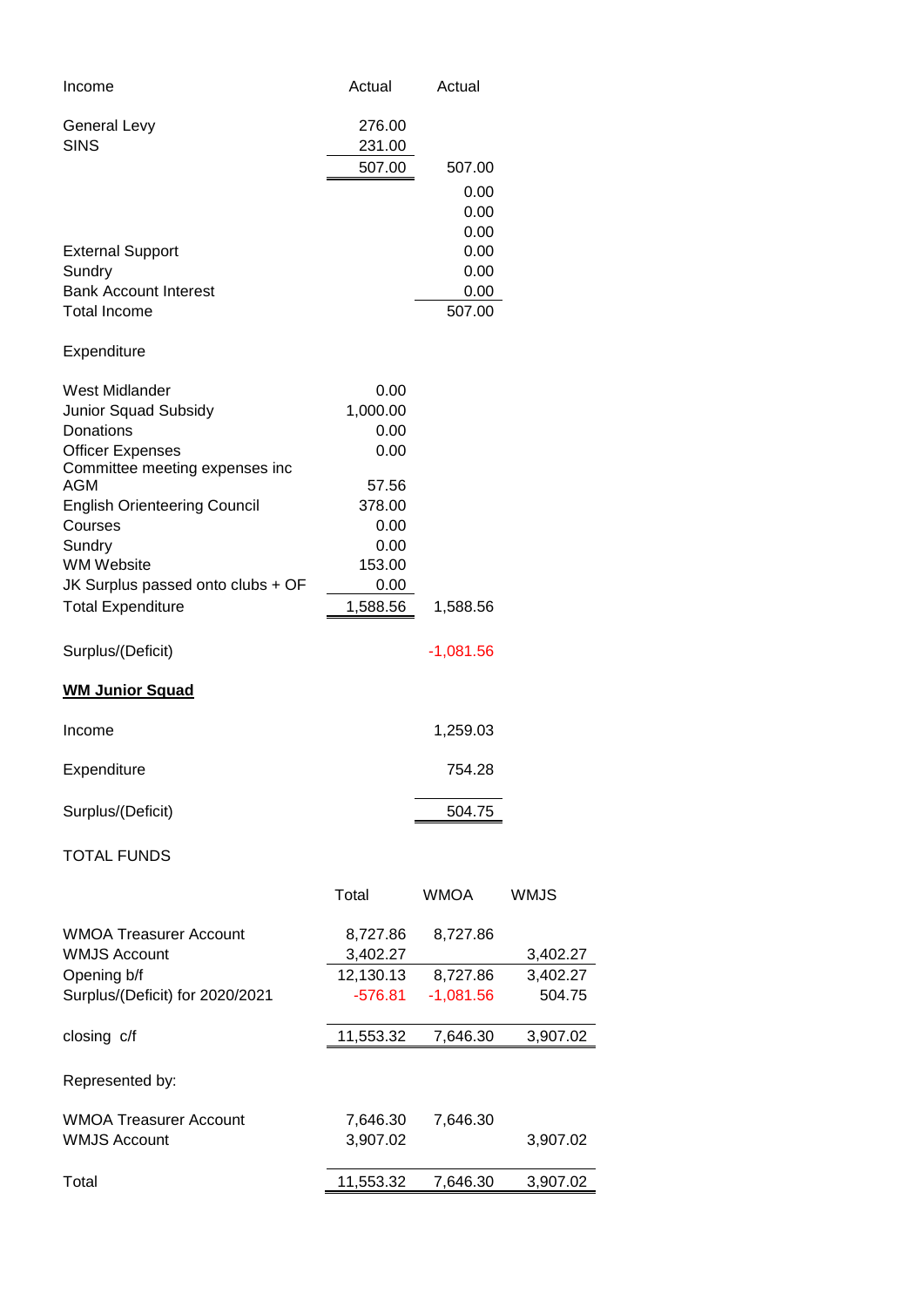2020-21 has been an unusual year due to the COVID 19 pandemic. The usual number of WM League and local events have not taken place and SINS was only held on one day rather than over the usual three days. This has inevitably resulted in less event levies and since this is our only source of income, a significantly lower income for 2020-21 compared to previous years.

As you can see our total income for 2020-21 was £507.00 – £231 coming from SINS, the remaining £276 from local and WM league events.

The WMOA total expenditure was £ 1,588, which is broken down as follows:

We continued to fully support the WMJS transferring £1000 into their account. This proved to be a generous donation as their expenditure was lower than in previous years leaving them with a surplus of £504 by 31/8/21. We also paid the English Orienteering Council levy of £378. The WM website has been updated and made more secure by changing it from http to https. This has cost £153.

We have continued to hold WM Committee meetings via Zoom which has saved us a significant amount of money as we have not needed to pay Committee members their travelling expenses. The total Committee meetings costs incurred was £57.56 for the Zoom meetings which Allan Williams has kindly set up and run for us.

In summary the WMOA had a deficit of £1081.56 and the WMJS had a surplus of £504 resulting in

the following closing funds: WMOA £7646.30 and WMJS £3907.02 as of 31/8/21.

As in previous years Brian Laycock has kindly inspected the accounts and declared them to be a true and accurate record.

#### **Budget for 2021-22**

Like last year, due to the unpredictability of whether events can take place as planned and uncertainty regarding our expenditure I do not feel I am able to set a budget for 2021-22. I am however confident that we have sufficient funds to cover likely expenditure over the next 12 months even with little or no income. In view of this I suggest that we continue with the current WM event levy, ie no charge for the first 40 adults at a WM event and £1 per adult for any additional.

Peter Langmaid asked whether next year we should rebalance the money paid to the WM Junior Squad as they had fewer members now? Ian Gamlen suggested that monies allocated may be in future based on numbers in squad- to be discussed with squad leaders. Item to be added to next committee meeting agenda – Review of WM Squad donations. Barry Elkington pointed out that expenditure depended on where JIRCS held each year. Next years JIRCS in Northern Ireland.

Barry Elkington also noted that 2 City Races were planned for June 2022 with hopefully 500+ entrants at each so expect a good income from these.

#### **8. Fixture's Report – Allan Williams**

At the 2020 AGM there was hope that several events would happen before Christmas and a small WMOA league could take place. The November lockdown scuppered those plans and the year ended with few events. Following the lifting of restrictions in the spring there have been many events and it now looks likely that a WMOA league consisting of 6 races will occur. It was a shame that OD could not host the Compass Sport Cup Final in Sutton Park. At the last minute SYO have stepped in to save the event. It looks like 2022 can approach the normal with a full range of WMOA events.

 After 13 years I am leaving this post. In recent years there have been some very positive changes in my lifestyle and for the time being I've left orienteering behind. My partner Charlotte and I formed a civil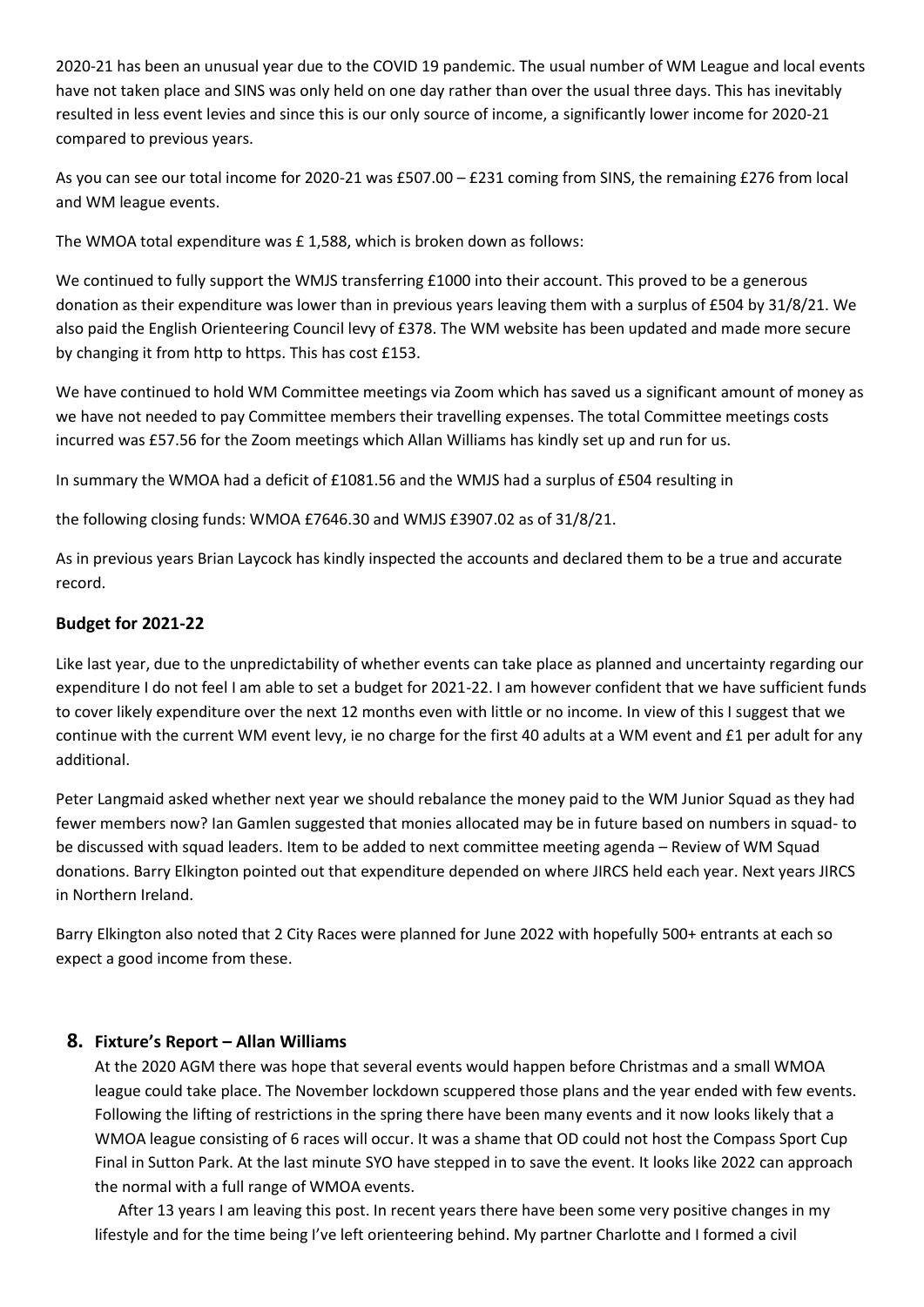partnership last month and are enjoying our new home in South Derbyshire. Walking and the occasional Parkrun keeps us active.

 I've been coming to WMOA meetings on and off for over 30 years and I will miss the friendship of the committee. I wish you all well in challenging times and hope that orienteering will thrive in the West Midlands. I think there are presently some difficult challenges. I don't think orienteering understands its environmental impact fully, and I don't think those who control our access to land understand that either. I also think that post pandemic demand to access the countryside are increasing and the sport needs to find its place in a crowded market and work in co-operation with other users.

Take care everyone.

Richard Lewis thanked Allan on behalf of the WMOA for all the roles that he had fulfilled in his time orienteering in the West Midlands both as a competitor and an official.

#### **9. Other Reports:**

#### **WMOA AGM Junior Squad report 2020 to 2021**

Post lockdown the West Midlands Junior Squad training began again in September 2020 with a session for three squad members at Elmdon Park. There were originally four but sadly one had to quarantine due to a Covid case in his school year group. Another training session was held at Hartshill Hayes, and both sessions were made Covid secure by following British Orienteering coaching guidelines.

The 2020 Junior Inter-Regional Championships did not take place.

In 2021 a training session was held at Itchington Holt which went very well, followed by one at Pitcher Oak Wood in June. Many thanks to OD & HOC for allowing us to train on these areas.

We have held Zoom monthly physical training along with monthly technical training throughout the year. At Christmas we held a Zoom Christmas Quiz finale for all current members and their families.

In view of the lack of opportunities for children to orienteer this year, we offered the opportunity for any 12 year old and above who had completed an Orange course to start training with the squad. This resulted in the inclusion of ten new younger juniors into the squad, which has been successful. We welcomed Harriet & Grace from Wrekin, Kieran & Robin from Harlequins, Jonah & Olivia from Walton Chasers and Henry, Rupert, Max & Adam from Octavian Droobers. Then in 2021 Craig from Harlequins joined us. We have therefore bought some more O tops, which are available at £25 each to squad members.

Over the year we have worked with JROS (Junior Regional Orienteering Squads) to develop a replacement for the British Orienteering Talent Programme. It is intended to introduce a Talent North & Talent South squad to replace the current programme. West Midlands are in the Talent South squad at present.

The JROS Summer tours took place in 2021. Sadly, we were very disappointed not to be able to nominate anyone for these, but hopefully with such a young squad this will change next year.

Richard Lewis thanked Mel, Kirsten and Harriet for all their work with the Squad.

#### **West Midlander**

Rod is happy to continue as Editor and as always is happy to receive material for the next edition.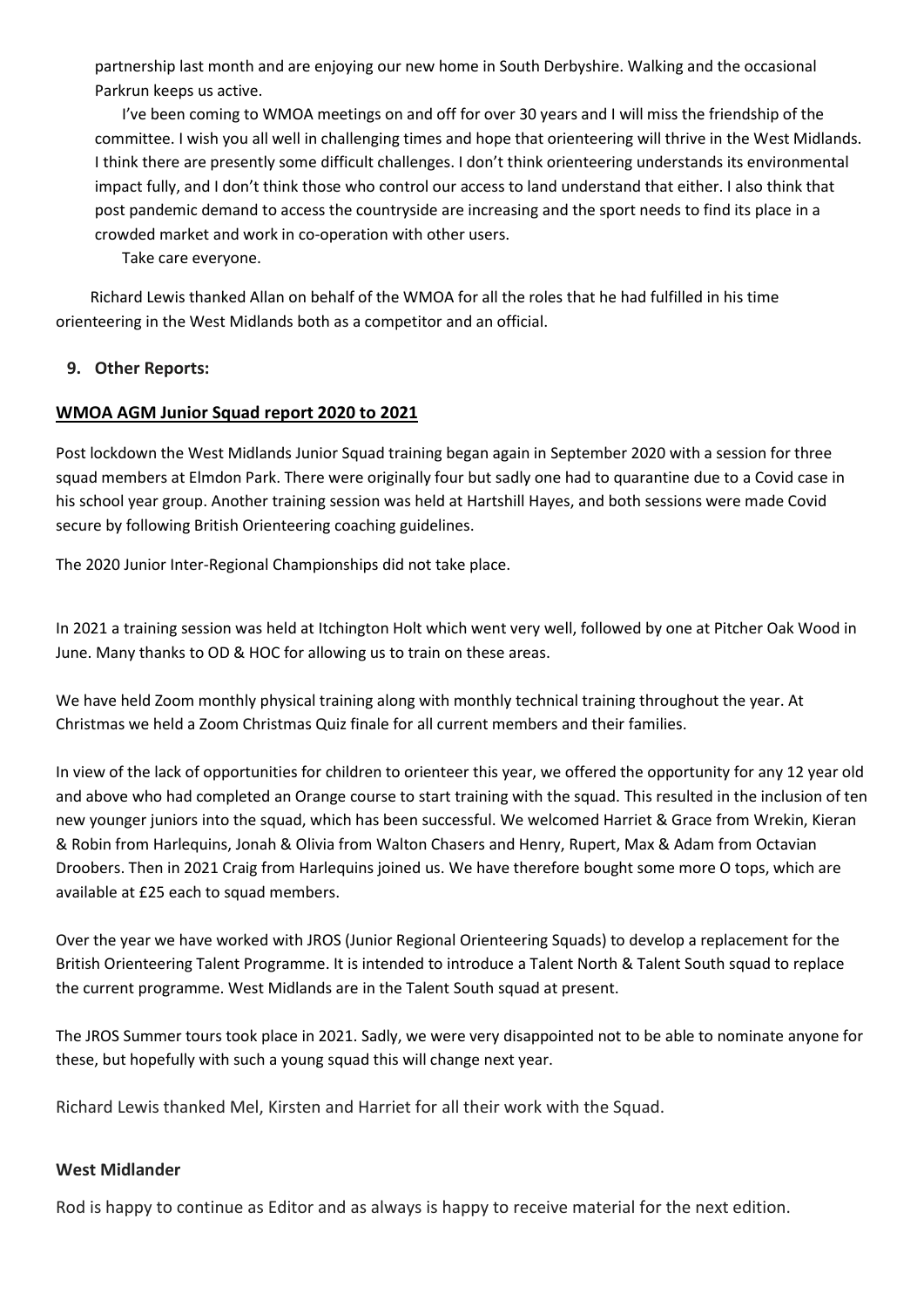#### **10. Election of Officers**

**There were no nominations for the role of Chairman so it was suggested to Richard Lewis that he could be co-opted into this role, which he agreed to. (He could not be elected to the role as he had already fulfilled his 3 years as Chair as per the WMOA Constitution.) A vote was held to co-opt him which was passed unanimously.** 

| Position                  | Nomination                                 | Proposed              | Seconded              |  |
|---------------------------|--------------------------------------------|-----------------------|-----------------------|--|
| Chair                     | <b>Richard Lewis</b>                       | Brenda Morgan         | <b>Robert Vickers</b> |  |
| Vice Chair                | <b>Ray Collins</b>                         | <b>Allan Williams</b> | <b>Richard Rogers</b> |  |
| Secretary                 | Carol Dredge                               | Kirsten Strain        | Henry Morgan          |  |
| Treasurer                 | Ian Gamlen                                 | Carol Dredge          | Kirsten Strain        |  |
| <b>Fixtures Secretary</b> | * There were no nominations for this post. |                       |                       |  |
| Magazine Editor           | Rod Postlethwaite                          | Andy White            | Ian Gamlen            |  |

Marian White and Richard Rogers were happy to continue as Webmasters.

Mel Elkington, Kirsten Strain and Harriet Lawson were happy to continue running the WMJS.

 Allan Williams to put together a brief job description of Fixtures Secretary role to go out with AGM minutes, in next WM newsletter and also to be put on WMOA Website.

### **11. AOB:**

1. Richard Lewis has received a request from Andy Yeates about JK 2024. EMOA are struggling to find areas of their own and clubs to organise days so have suggested that EMOA organise the Sprint and Relay days and WMOA the Middle and Long at Beaudesert. Only LEI and DVO have the resources to put on a day. JK 2024 would then be a combined EMOA/ WMOA event.

 JK 2028 scheduled for WMOA but AY would ask Mike Cope to defer this to a later date if joint event went ahead.

Jonathan Howell commented (as Beaudesert is a Chasers area) that it would be up to the new Chasers committee to consider the proposal. Concern was expressed that it would embargo the area again for two years. Walton Chasers are not a big club and may struggle to put this on. It was suggested that if this went through all clubs in the region would have to help.

Richard Lewis to reply to Andy Yeates stating new Chasers committee would need to discuss this. Also to point out that SYO are nearer to current planned area for Relays.

Barry Elkington pointed out that the current 2 year embargo put clubs off holding major events. Could this be reduced to one year?

- 2. Robert Vickers endorsed the thanks given to Allan Williams for all the time and effort he has put into WMOA over the years and wished him well in the future.
- 3. National Fixtures Meeting to be held virtually on Saturday 16<sup>th</sup> October. In absence of Fixtures Secretary Ian Gamlen agreed to represent WM at the meeting.